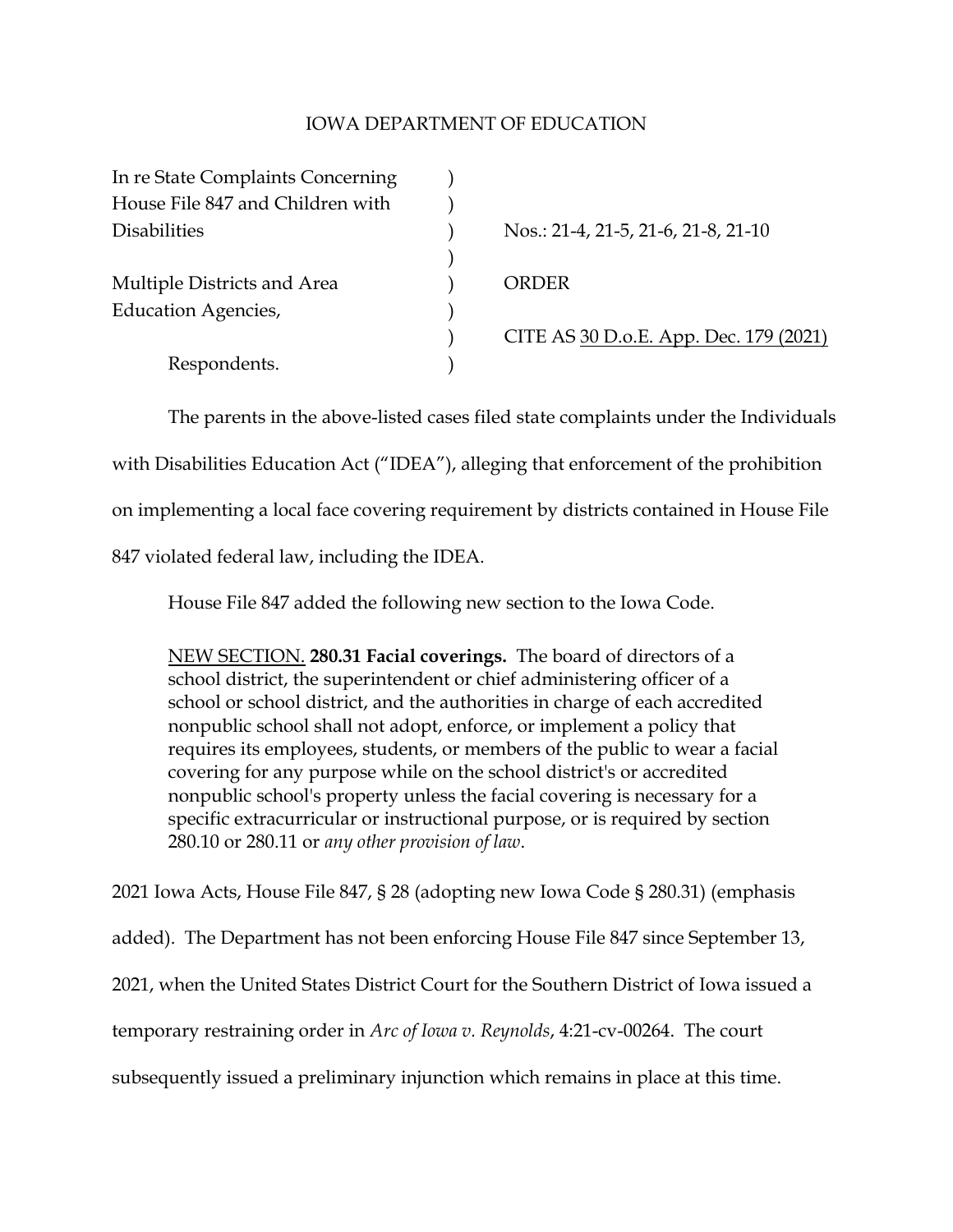The question is whether the IDEA is "any other provision of law" that would allow an exception to section 280.31. After full consideration, the Department concludes it is and it does.

#### *Jurisdiction and Timelines*

The Department has jurisdiction of the parties. 34 C.F.R. § 300.153. An IDEA complaint need not be filed by a parent and need not concern a specific child. *Id.* Some of these complaints do not concern specific children with disabilities; however, they are still received and investigated. The Department will only investigate allegations of IDEA violations. *Id.* § 300.153(b)(1). The Department does not have jurisdiction under the state complaint process over allegations of non-IDEA violations. *See, e.g.*, *In re B.D.*, 27 D.o.E. App. Dec. 979, 981 (2015). The complaints are timely. 34 C.F.R. § 300.153(c).

The timeline to decide these state complaints is extended to the present date. The Department finds and concludes that "[e]xceptional circumstances exist with respect to a particular complaint." *Id.* § 300.152(b)(1)(i). This is due to the novelty and broad public import of the question, including the need to consult with guidance documents from the United States Department of Education. *See, e.g.*, *Return to School Roadmap: Development and Implementation of Individualized Education Programs in the Least Restrictive Environment under the Individuals with Disabilities Education Act*, 79 IDELR 232 (OSERS 2021) (hereinafter "*Return to School Roadmap*"); *Letter to Special Education and Early Intervention Partners*, 79 IDELR 139 (OSERS & OSEP 2021) (hereinafter "*Letter to Partners*").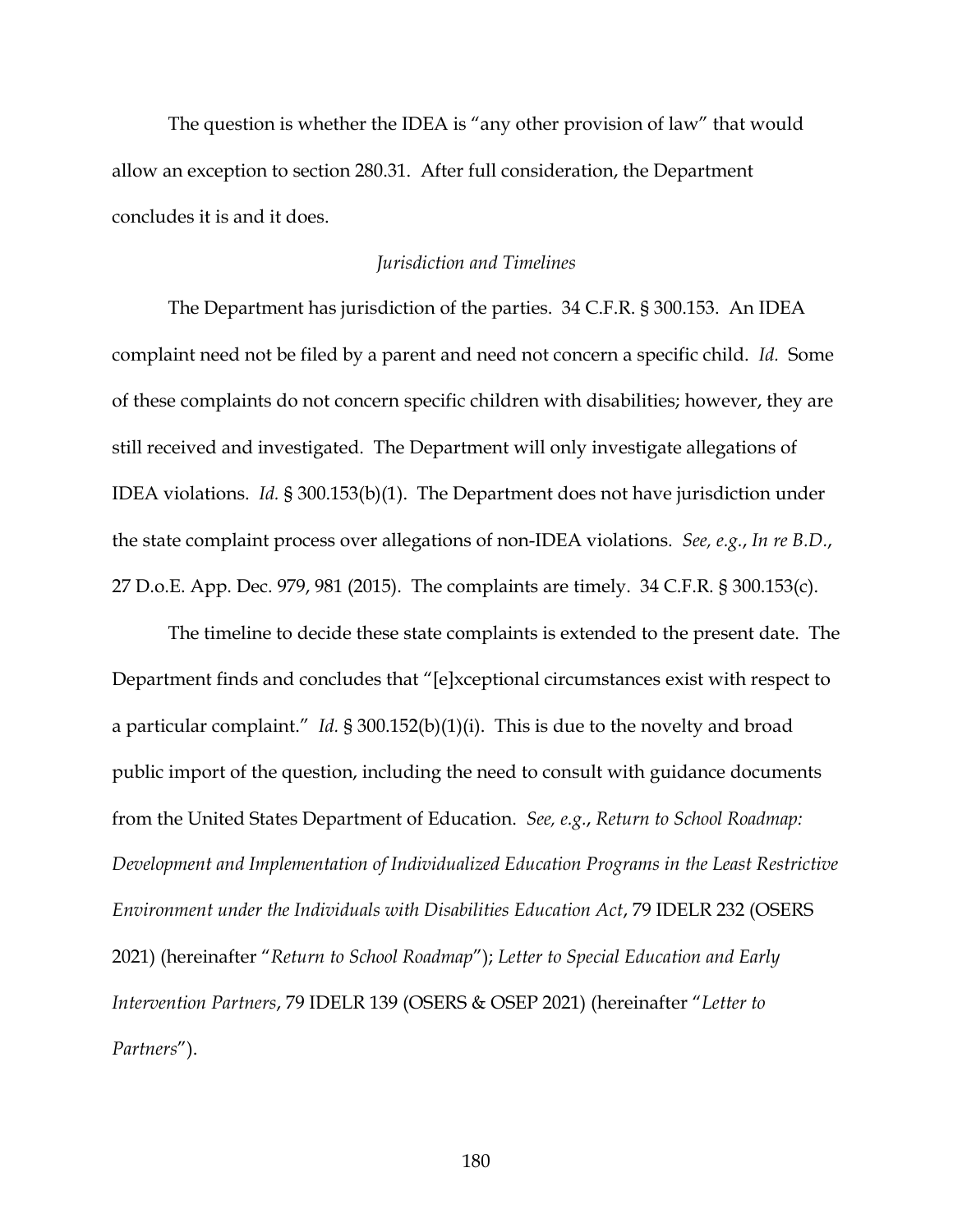The timeline is also extended due to repeated communications from a particular complainant about this subject matter but not directed to state complaint officials. Extra time was needed to gather and review these unorthodox communications, including Twitter posts about the chief author of this decision. The Department has considered those communications and given them the weight they deserve.

# *Legal Background*

The scope of the Department's review of an IDEA state complaint is well-settled.

IDEA regulations and state rules require the Iowa Department of Education to investigate any complaint alleging a public agency violated a provision of the IDEA or of Iowa Administrative Code chapter 281-41. Iowa Admin. Code r. 281—41.153(2). The Department is to make an independent assessment of the complaint. Iowa Admin. Code r. 281— 41.152(1). I make the following findings of fact by a preponderance of the evidence when the record is considered as a whole. *Letter to Reilly*, 64 IDELR 219 (OSEP 2014). Consistent with *Letter to Reilly*, I do not assign the burden of producing evidence to either party.

The Department assesses the actions taken by the public agencies from the vantage point of when the public agencies acted. They are not judged with the benefit of hindsight. *K.E. v. Independent Sch. Dist. No. 15*, 647 F.3d 795 (8th Cir. 2011).

The actions of the public agencies are viewed through a compliance lens. The standard is "compliance with the law's basic requirements." *IDEA State Complaint Decision 14-01*, 26 D.o.E. App. Dec. 390, 400 (2013). Failure to implement recommended practices or best practices will not result in a finding of noncompliance, assuming that the law's mandatory minimum terms have been met. *Id.*

*State Complaint Concerning Seclusion Rooms*, 28 D.o.E. App. Dec. 41, 43-44 (2017).

By accepting a grant under the IDEA, the State of Iowa is bound by the IDEA's

requirements. 20 U.S.C. § 1412(a). The IDEA requires all children with disabilities to be

provided a free appropriate public education ("FAPE"). 34 C.F.R. § 300.101. This

includes specially designed instruction, support and related services, and "program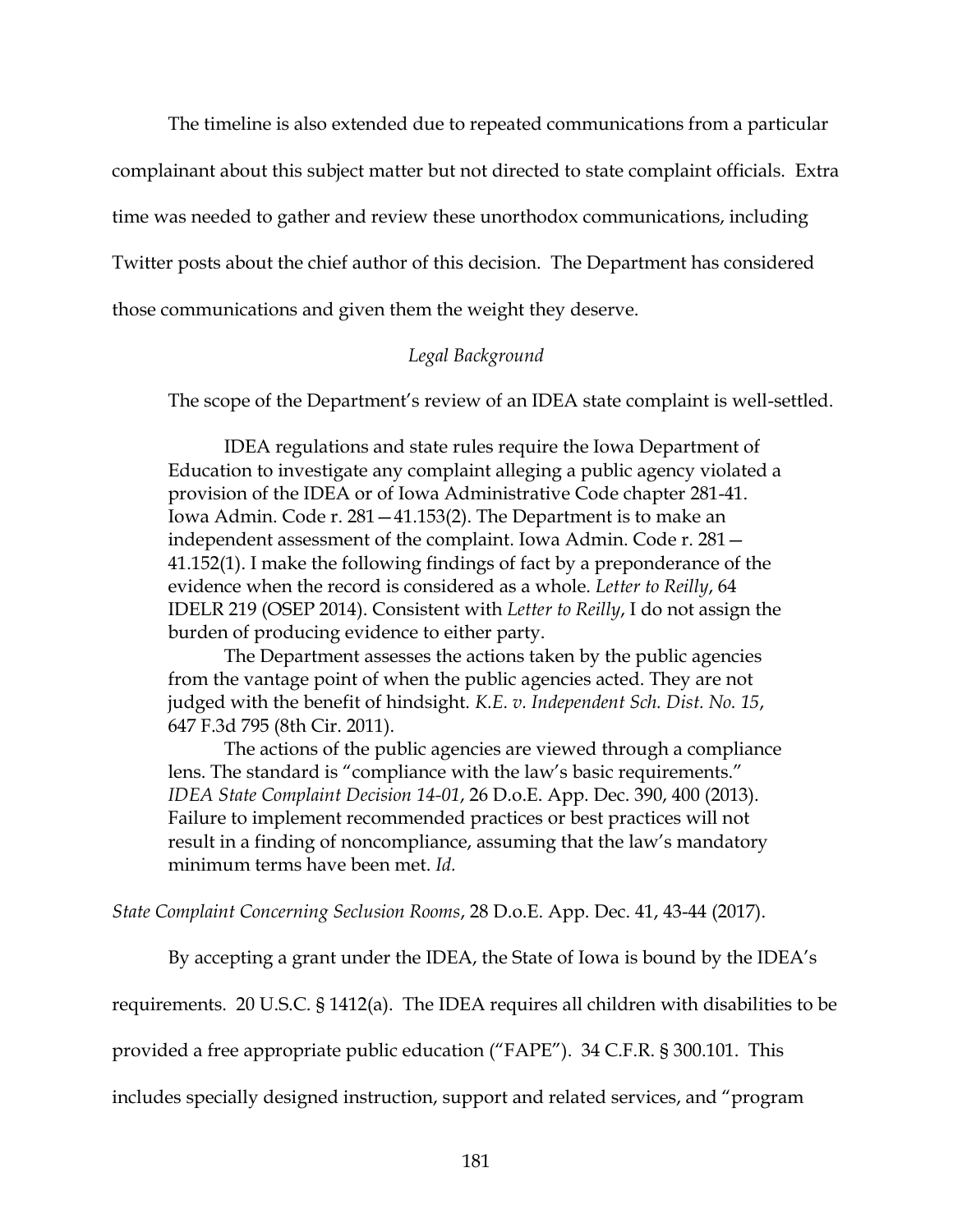modifications" reasonably calculated to enable the child to advance toward annual goals, to access and make progress in the general curriculum, and "to participate in extracurricular and other nonacademic activities." *Id.* § 300.320(a)(4). Special education, related services, and supplementary aids and services must be "based on peer reviewed research, to the extent practicable." *Id.*; *see also* Perry A. Zirkel & Tessie Rose, *Scientifically Based Research and Peer-Reviewed Research Under the IDEA*, 25 J. Spec. Educ. Leadership 36 (2009).

Children with disabilities are entitled to education in the least restrictive environment ("LRE"). 34 C.F.R. § 300.114. That federal regulation provides:

(2) Each public agency must ensure that -

(i) To the maximum extent appropriate, children with disabilities, including children in public or private institutions or other care facilities, are educated with children who are nondisabled; and

(ii) Special classes, separate schooling, or other removal of children with disabilities from the regular educational environment occurs only if the nature or severity of the disability is such that education in regular classes with the use of supplementary aids and services cannot be achieved satisfactorily.

*Id.* § 300.114(a)(2). Each public agency must ensure that children with disabilities have

an equal opportunity to participate in "nonacademic and extracurricular services and

activities," which

may include counseling services, athletics, transportation, health services, recreational activities, special interest groups or clubs sponsored by the public agency, referrals to agencies that provide assistance to individuals with disabilities, and employment of students, including both employment by the public agency and assistance in making outside employment available.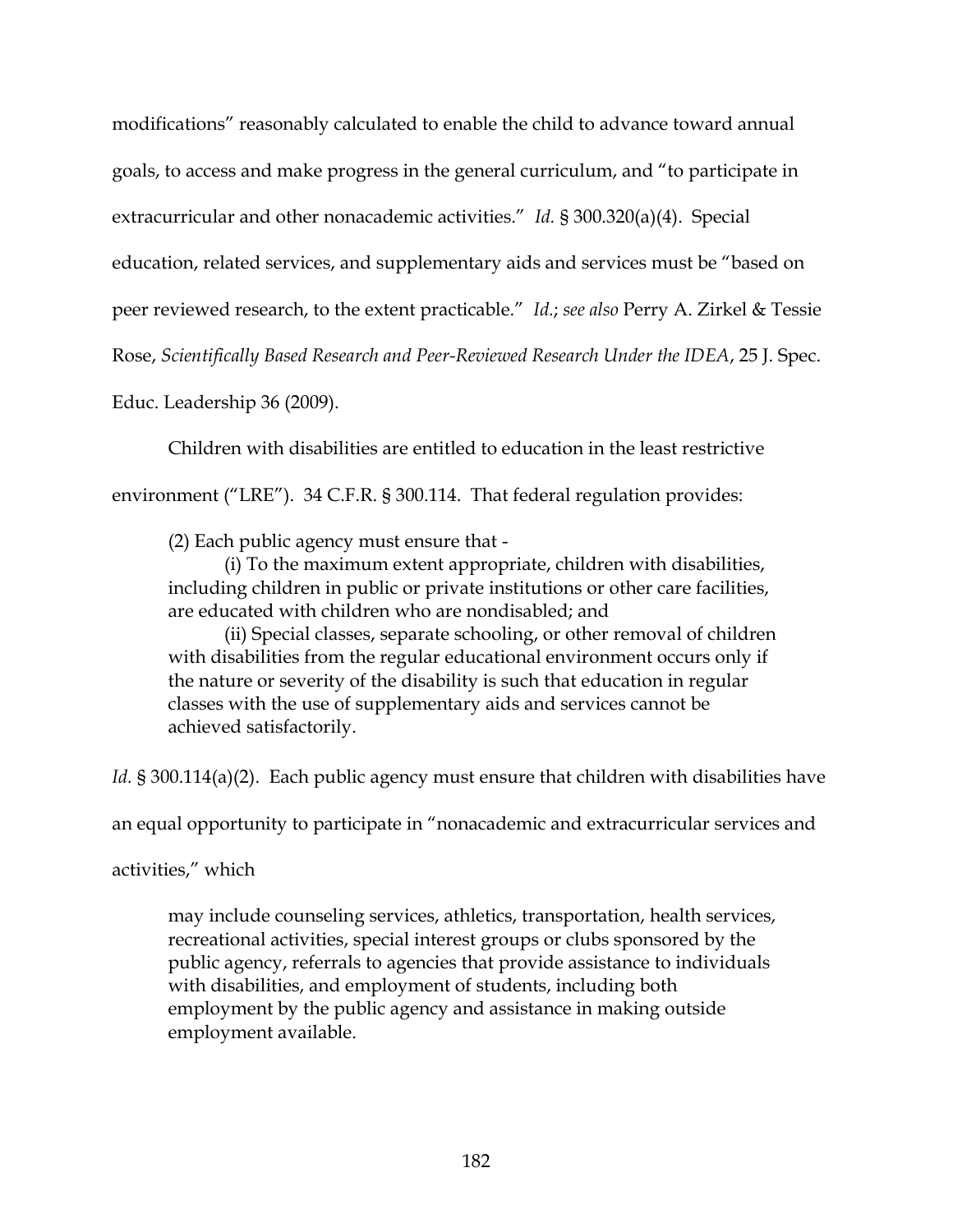*Id.* § 300.107. Each public agency must ensure that each child with a disability "have available … the variety of educational programs and services available to nondisabled children in the area served by the agency, including art, music, industrial arts, consumer and homemaking education, and vocational education." *Id.* § 300.110.

Each child's IEP Team determines what is necessary for each child's FAPE. *Letter to Anonymous*, 18 IDELR 969 (OSEP 1992). A school board does not have the authority to override or modify an IEP Team's decision. *Id.* If a state law or policy conflicts with the IDEA, it must yield. *See, e.g., Monahan v. Nebraska*, 645 F.2d 592 (8th Cir. 1981).

## *IDEA and House File 847*

Consistent with the IDEA, IEP Teams have the authority to determine whether and the extent to which a requirement for masks or cloth face coverings is necessary for a child to receive a FAPE. This would be a program modification. *See* 34 C.F.R. § 300.320(a)(4). A state law that would attempt to limit an IEP Team's ability to require some form of masking around an individual child runs the risk of running afoul of the IDEA assurances the State has made, *see* 20 U.S.C. § 1412(a), and must yield to the IDEA to the extent the state law results in the denial of a FAPE. *Accord Return to School Roadmap*, 79 IDELR 232, at C-8 through C-10.

In considering the interaction between the IDEA and House File 847, the Department is concerned that application of House File 847 without regard to the "or any other provision of law" safety valve, might lead to a forced choice between inperson instruction without masks and virtual instruction without masks. While virtual instruction may be necessary for a FAPE and may be a particular child's LRE, it does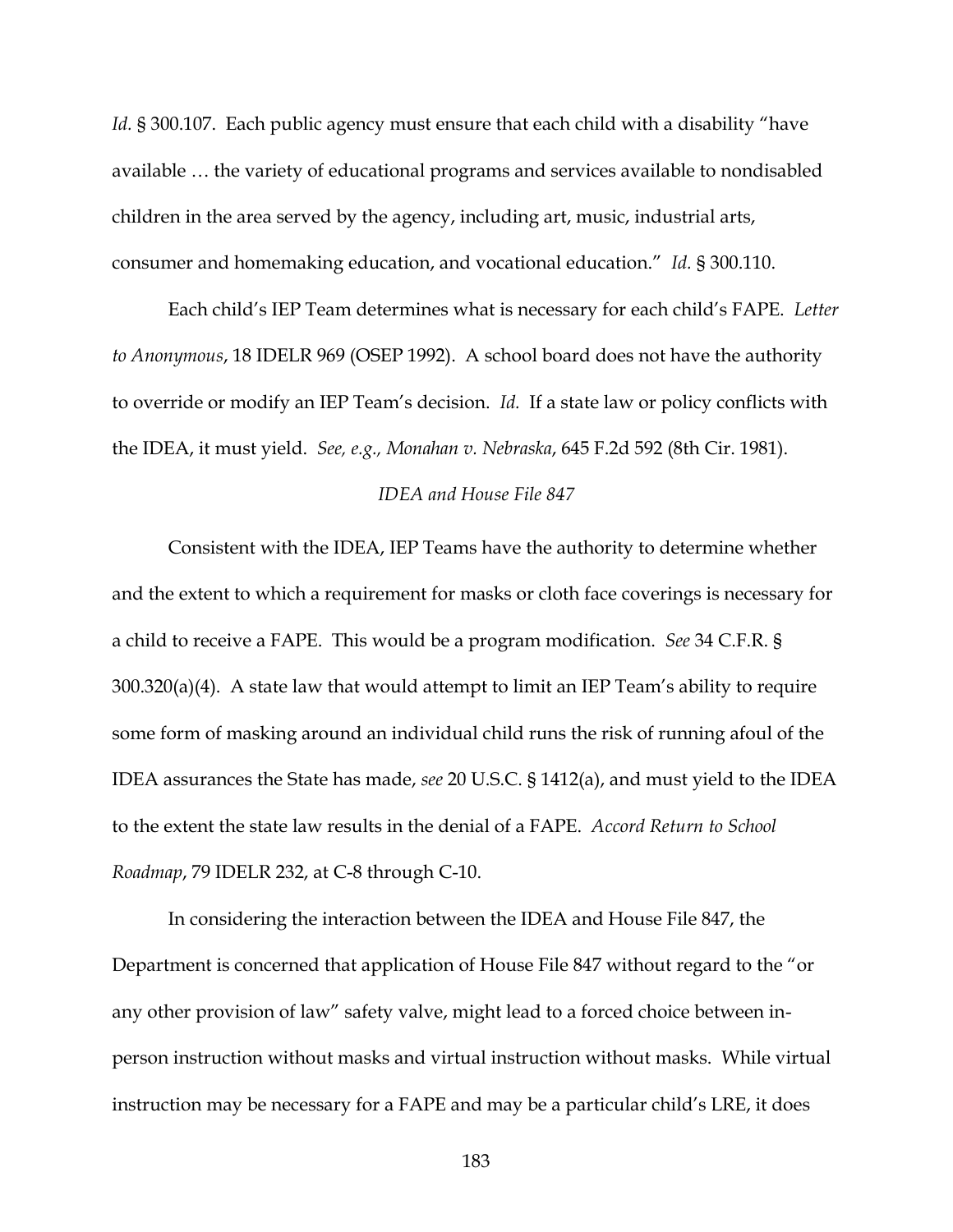not follow that virtual instruction is the LRE and provides a FAPE for all children who need some form of masking. This forced choice runs the risk of depriving children with disabilities of, among other things, IDEA-required special education and support and related services, *see* 34 C.F.R. § 300.320(a), of education in the LRE, *see id.* § 300.114, of an equal opportunity to participate in extracurricular and nonacademic activities and services, *see id.* § 300.107, and of access to a full range of program options, *see id.* § 300.110. This risk is legally intolerable. *Accord Return to School Roadmap*, 79 IDELR 232, at C-10.

In making the decision to require masks or cloth face coverings to support a child with a disability and that child's access to a FAPE, any decision must be individualized based on the child's data and the school's circumstances. A one-size approach to implementing masks for children with disabilities is just as legally intolerable as not allowing any mask requirements for children with disabilities. In considering this question, the IEP Team must start with less restrictive alternatives. Specifically, the extent of the masking requirement must be directly related to the extent that it is necessary for a FAPE in the least restrictive environment.

In considering a request from a parent to adopt some variety of mask requirement, an IEP Team is not bound by a parent demand. The IEP Team must consider the parent's demand but must grant it only if the demand is necessary for a FAPE. If the public agency rejects the parent's demands, the parent is entitled to a prior written notice. 34 C.F.R. § 300.503. If a parent disagrees with an IEP Team's decision on

184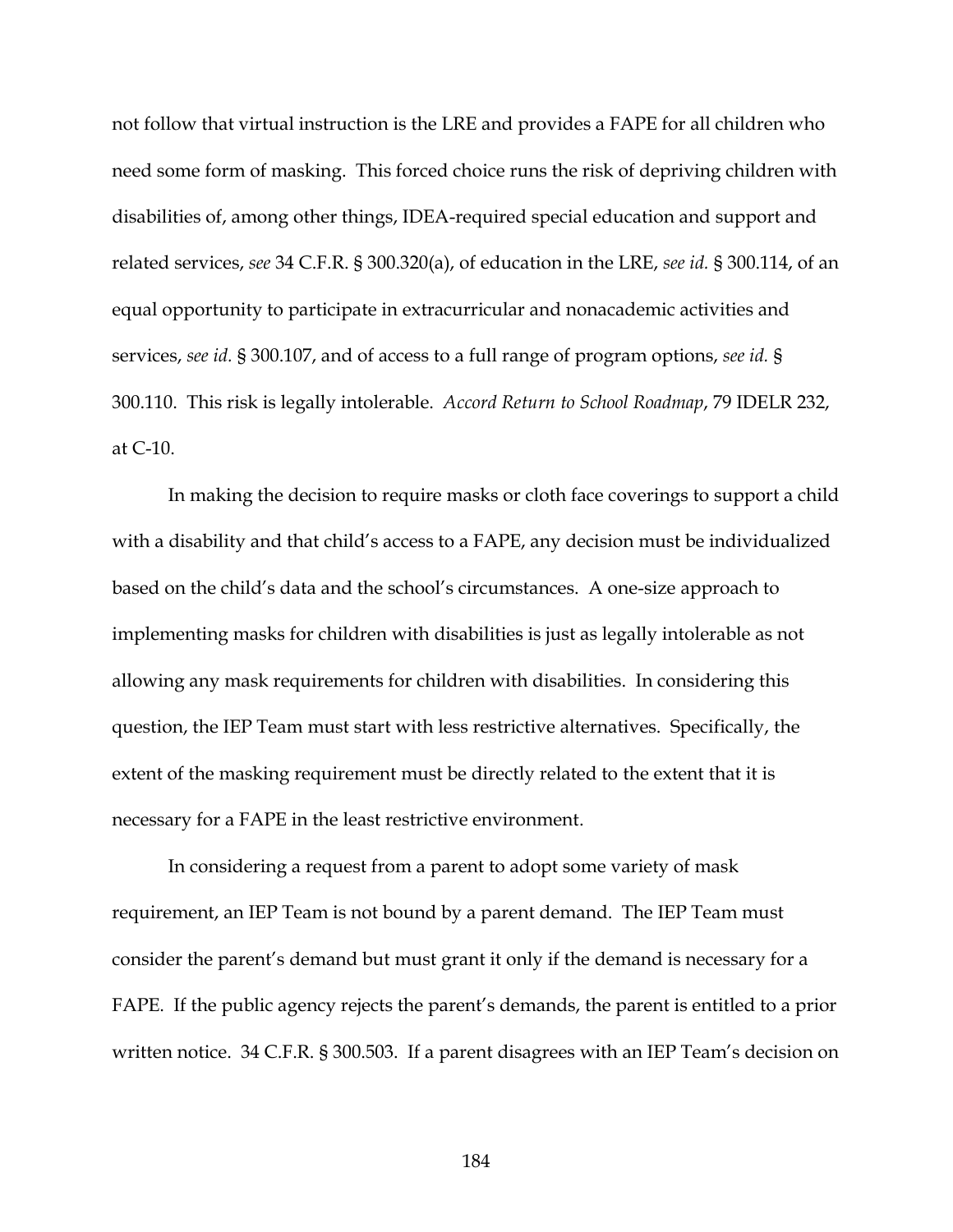masking (or any other IEP Team decision), the parent has the IDEA's procedural safeguards. *Id.* § 300.504.

In considering a request for a mask requirement, a physician statement is not binding. It is entitled to respectful consideration; however, IEP Teams make special education decisions, not private medical providers. *M.M. v. District 0001 Lancaster County Sch.*, 702 F.3d 479 (8th Cir. 2012). A private provider's opinion is one very important piece of a broader child-specific puzzle, but only a piece.

In considering a request for a mask requirement, the IEP Team must base its decision based on child-specific and school-specific data, as well as "peer-reviewed research to the extent practicable." 34 C.F.R. § 300.320(a). Evidence that is not peerreviewed or does not have similar indicia of reliability is not entitled to much weight from the IEP Team.

If an IEP Team decides that some form of mask requirement is necessary for a FAPE, the school district may not override that decision. *Letter to Anonymous*, 18 IDELR 969. It may, however, use the IDEA's procedural safeguards to challenge the decision. 34 C.F.R. § 300.504.

If an IEP Team decides that some form of mask requirement is necessary for a FAPE, it may require students and staff to wear masks around the child. This is consistent with other situations in which a child or adult is required to modify their behavior to ensure a child with a disability has access to a FAPE (e.g., preferential seating, using the child's assistive technology, using heightened sanitation practices around the child, using the child's communication method or communication device).

185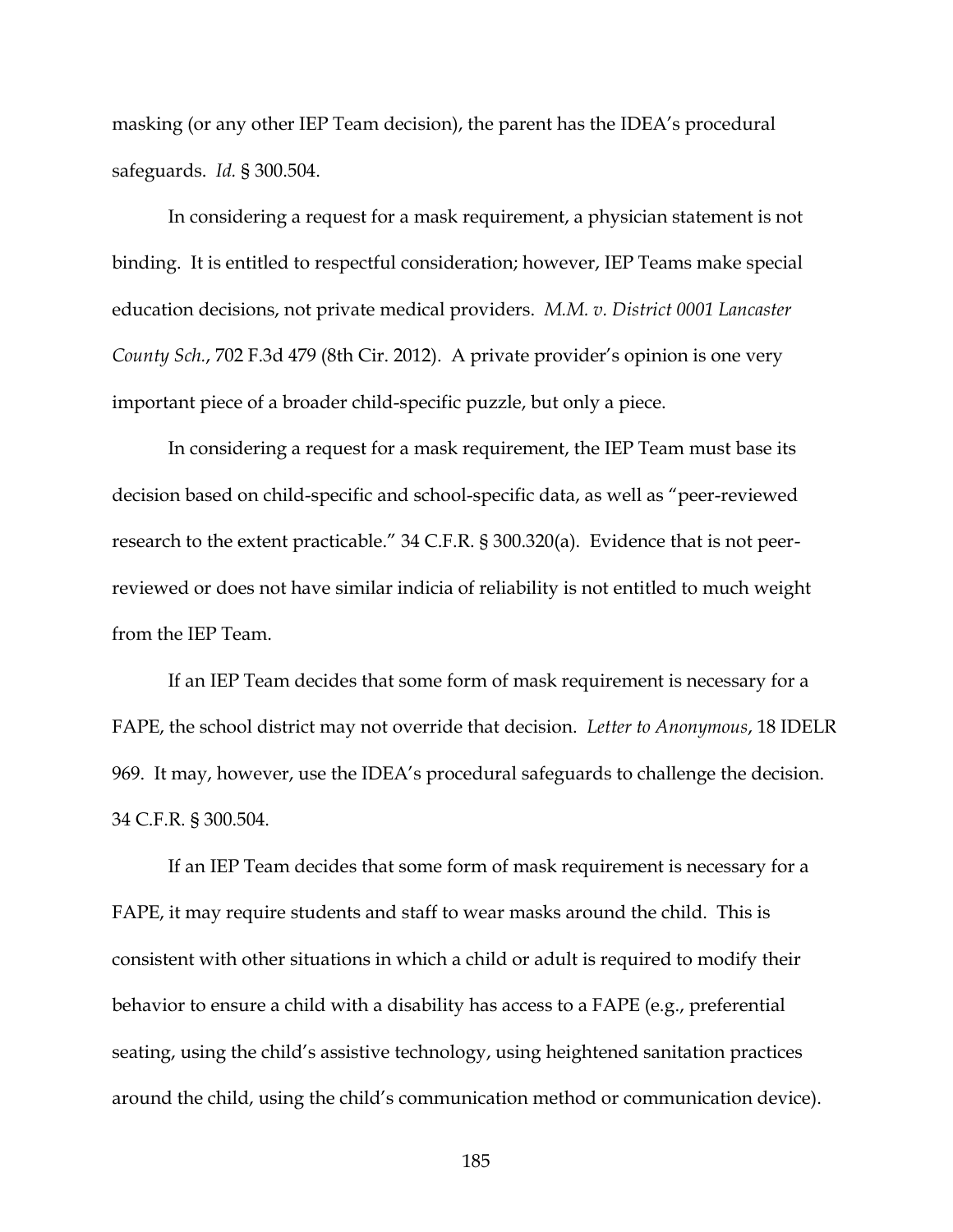If a child with a disability is unable to wear a mask because of a disability, any conflict between the respective child's needs must be resolved consistent with the IDEA and without reflexively preferring one child's needs over the other's based on whether the child needs or does not need a mask requirement.

To the extent that an IEP Team has not considered the degree to which mask wearing around the child is necessary for a child to receive a FAPE, this complaint is CONFIRMED.

The Department cannot confirm these complaints to the extent that they demand universal, district-wide mask requirements. There is nothing in the IDEA that would impose that requirement. Furthermore, there is nothing in non-binding guidance documents from the United States Department of Education that would purport to impose such a requirement. *Return to School Roadmap*, 79 IDELR 232; *Letter to Partners*, 79 IDELR 139. To the contrary, the United States Department of Education's nonbinding guidance documents seem to acknowledge that universal masking is a best practice. *Letter to Partners*, 79 IDELR 139 ("should", "recommends"). The Department will not confirm a complaint that is based solely upon a failure to do a best or recommended practice. *State Complaint Concerning Seclusion Rooms*, 28 D.o.E. App. Dec. at 44. This portion is NOT CONFIRMED.

In reaching this decision, the Department is mindful of current litigation challenging House File 847 and an order from the Centers for Disease Control and Prevention regarding masking on school buses. Those matters have statutory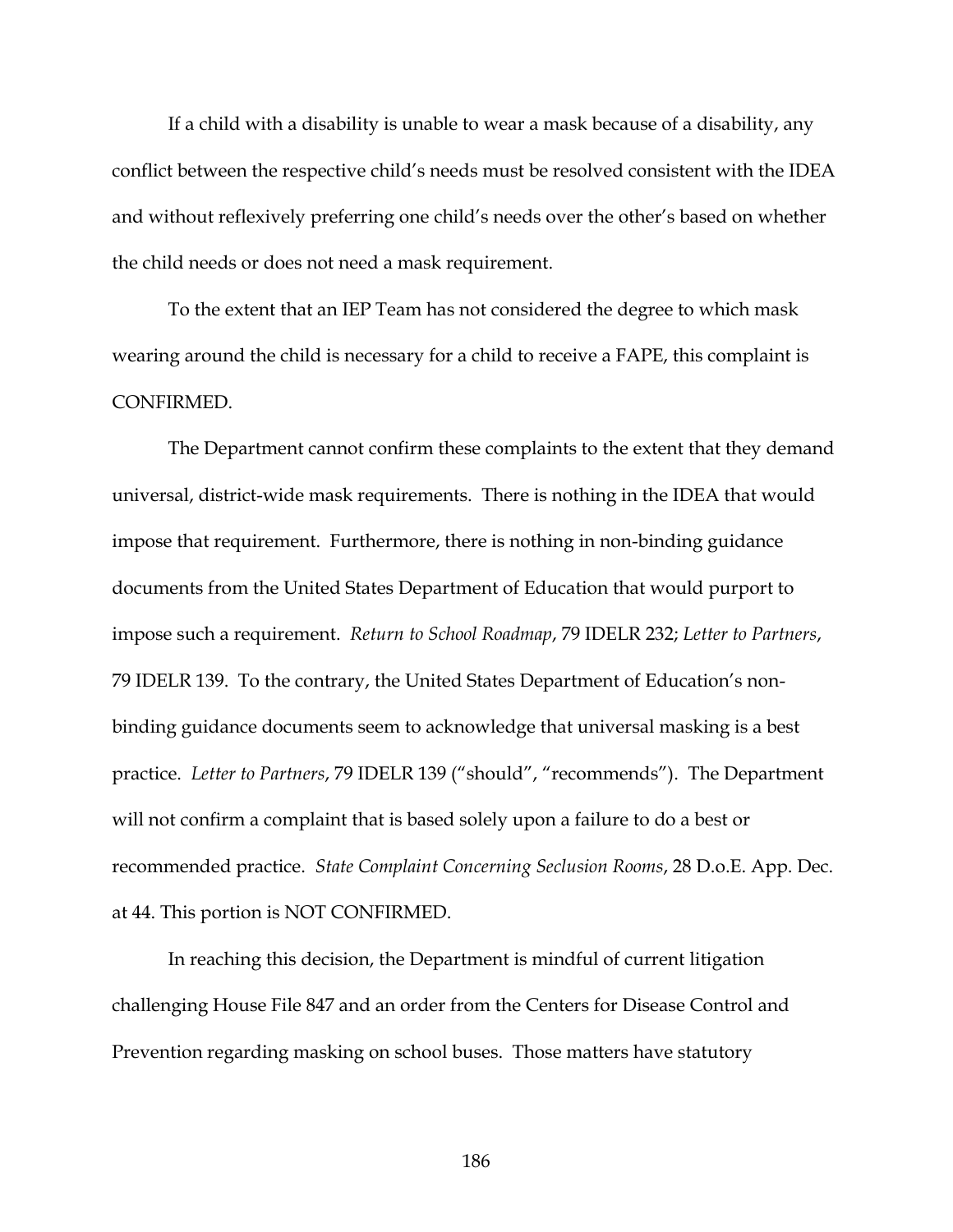underpinnings that are different from the IDEA and they do not change the analysis in this decision.

### *Corrective Action*

Because the Department found IDEA violations, it must order corrective action. 34 C.F.R. § 300.151(b). This includes "corrective action appropriate to address the needs of the child, such as compensatory services or monetary reimbursement." *Id.* § 300.151(b)(1). Corrective action may also include technical assistance activities. *Id.* § 300.152(b)(2)(i). In developing corrective action, the Department must consider the rights of other children with disabilities who are served by the District and AEA. *Id.* § 300.151(b)(2).

For each individual child who is IDEA-eligible in these state complaints, the child's IEP Team shall meet to determine whether some form of masking is required for a child to receive a FAPE. If so, the IEP Team will require such masking and consider whether the child is owed compensatory education due to the failure to require masking. This shall be completed within forty-five days of the date of this decision. If the IEP Team does not come to an agreement, the public agencies shall report this to the Department, which will resolve any disagreement with a supplemental order.

Each area education agency in the state shall distribute this decision to each superintendent within its boundaries and to all regional administrators or facilitators. Each AEA shall report to the Department when this is complete, but no later than twenty-one days of the date of this decision.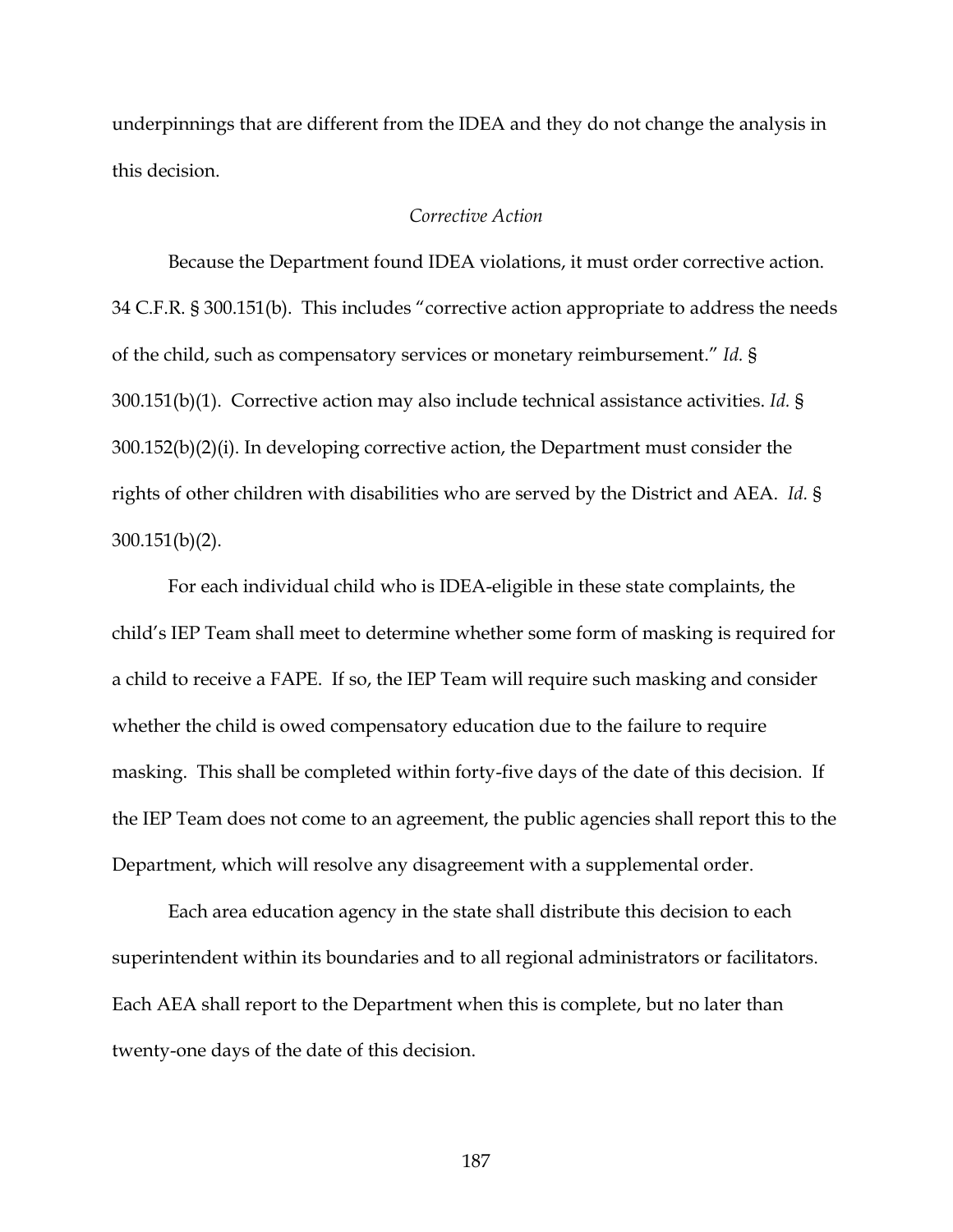#### *Conclusion*

For the reasons stated above, this complaint is CONFIRMED IN PART and NOT CONFIRMED IN PART. Corrective action is ordered as described.

Any pending matter or motion is overruled. Any allegation not specifically addressed in this decision is either incorporated into an allegation that is specifically addressed or is overruled. Any legal contention not specifically addressed is either addressed by implication in legal decision contained herein or is deemed to be without merit. Any matter considered a finding of fact that is more appropriately considered a conclusion of law shall be so considered. Any matter considered a conclusion of law that is more appropriately considered a finding of fact shall be so considered. The Department reserves jurisdiction to enter supplemental orders to implement this decision.

There are no fees or costs to be awarded in this matter.

Any party that disagrees with the Department's decision may file a petition for judicial review under section 17A.19 of the Iowa Administrative Procedure Act. That provision gives a party who is "aggrieved or adversely affected by agency action" the right to seek judicial review by filing a petition for judicial review in the Iowa District Court for Polk County (home of state government) or in the district court in which the party lives or has its primary office. A party may also have the right to seek review through a due process complaint before an IDEA administrative law judge.

Because of the broad public importance of these questions, this decision will be published in the Department's appeal book.